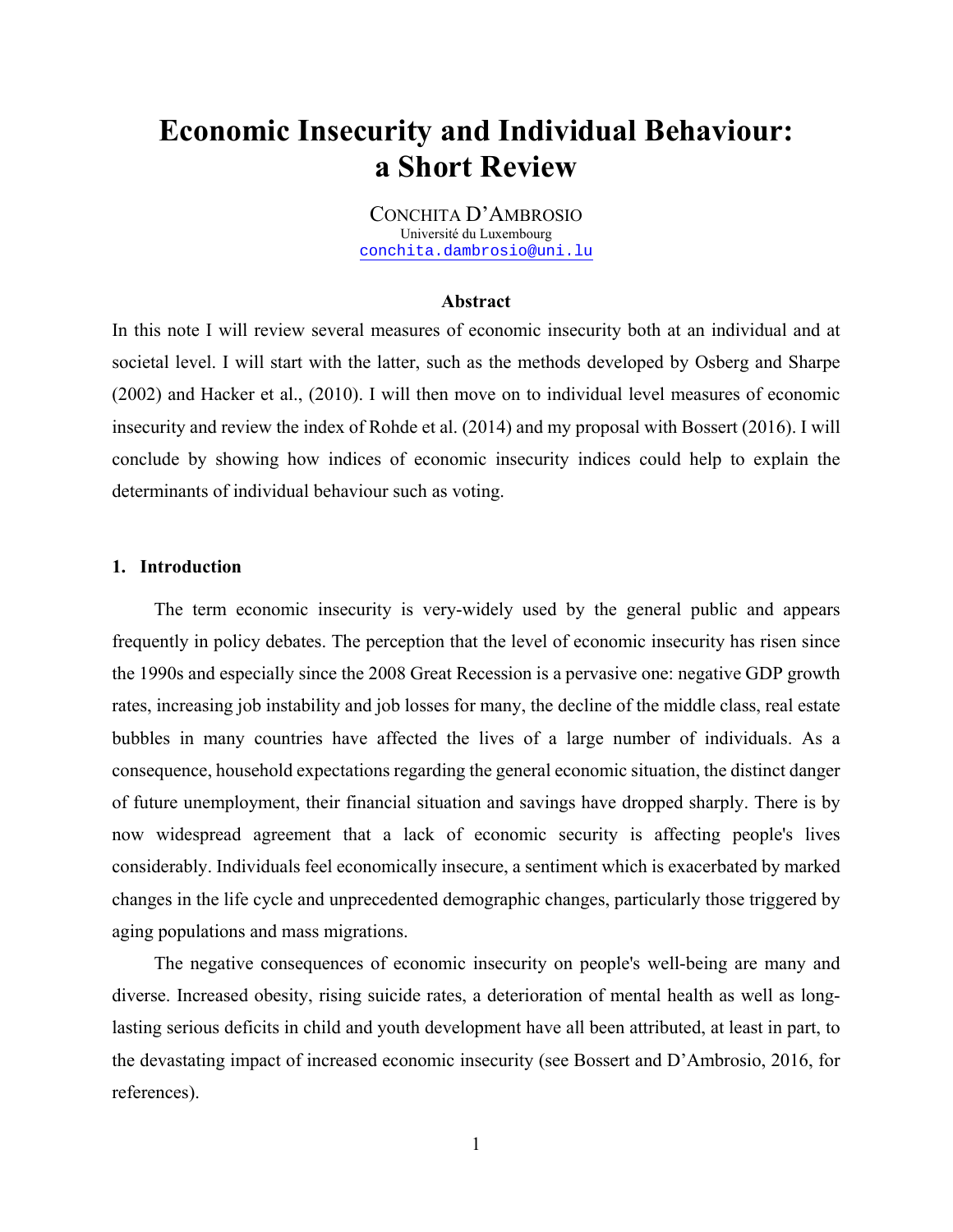Economic insecurity appears also to be a key concept for the measurement of well-being and social progress proposed by the Commission on the Measurement of Economic Performance and Social Progress; see Stiglitz, Sen and Fitoussi (2009).

Despite its widespread use, there is to date no agreement in the social sciences on its exact definition and measurement. Perhaps as a consequence, only a few attempts have been made to design and compute measures of economic insecurity. The difficulties with this task might be intrinsic to the term itself. According to the United Nations Department of Economic and Social Affairs (2008, p. vi), "It is not easy to give a precise meaning to the term economic insecurity. Partly because it often draws on comparisons with past experiences and practices, which have a tendency to be viewed through rose-tinted lenses, and also because security has a large subjective or psychological component linked to feelings of anxiety and safety, which draw heavily on personal circumstances."

There are a few alternative attempts to construct measures of economic insecurity in the literature. In this note I will review some proposals: (i) the measure of Osberg and Sharpe (2012); (ii) the Economic Security Index by Hacker, Huber, Rehm, Schlesinger and Valletta (2010); (iii) the index of Rohde, Tang and Rao (2014); and (iv) the index of Bossert and D'Ambrosio (2016). I refer the reader interested in other approaches to the excellent surveys on insecurity of Rohde and Tang (2018) and Osberg (2018). I will conclude presenting the results of Clark, D'Ambrosio and Lepinteur (2018) on insecurity as a determinant of political preferences in Germany and the UK. In my opinion, the rise in economic insecurity is one of the factors behind the clear victory for Lega and Cinque Stelle in the recent Italian political elections of March 2018, the election of Trump as President of the USA in January 2017 and the UK Brexit decision of June 2016.

### **2. Measuring Economic Insecurity**

Osberg and Sharpe (henceforth OS, 2012) see insecurity as the inability to obtain protection against significant potential economic losses, following an earlier proposal by Osberg (1998). As such, an individual is insecure when he experiences lack of safety in case of unemployment, sickness, widowhood and old age. The Index of Economic Security of OS is a weighted sum of the scaled values of four components related to those risks. As such it is an aggregate index at the country level. The weights are based on the relative sizes of the populations deemed to be subject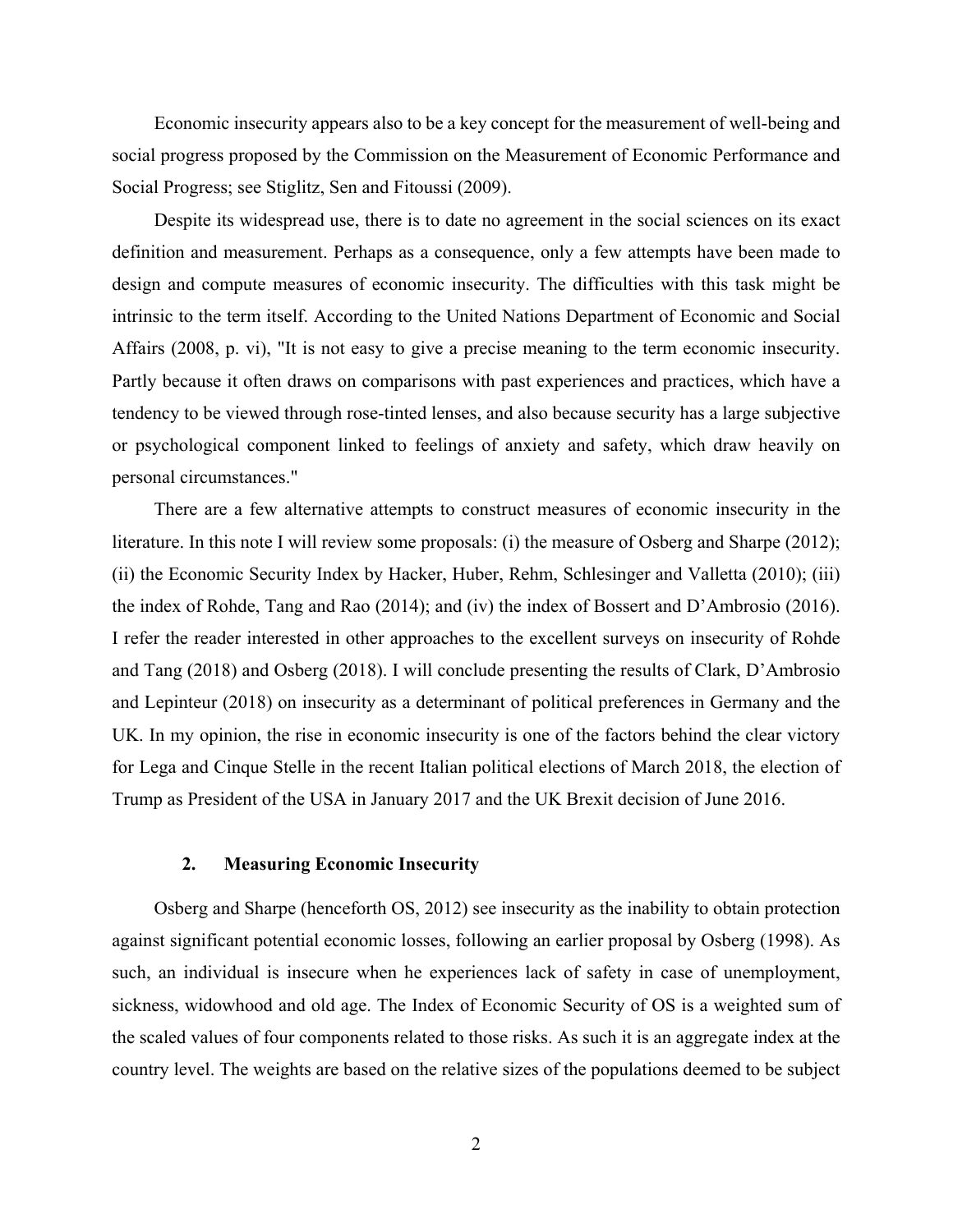to each risk. For each of the four risks, OS discuss their conceptual drivers and propose their empirical approximation.

Insecurity in the event of unemployment is attributable to the probability of unemployment and the size of financial loss unemployment produces. As their proxies, OS propose to use the unemployment rate and the average proportion of earnings that are replaced by unemployment benefits. Insecurity in the event of sickness is the financial risk imposed by illness and is estimated by the percentage of disposable household income spent by households on health care services that is not reimbursed by any type of health insurance. Insecurity in the event of widowhood is due to the loss of access to male earnings due to family breakup and is measured by combining the probability of divorce, the poverty rate among single female parent families, and the average poverty gap ratio among single female parent families. Insecurity due to old age is proxied by the intensity of poverty (the poverty rate multiplied by the average poverty gap ratio) experienced by households headed by a person of over 65.

A second index based on population percentages is the Economic Security Index (ESI). ESI is the result of the 2008 Rockefeller Foundation's initiative, the "Campaign for American Workers", with the objective to improve economic security among American workers and their families. The index was proposed by Hacker together with a team of experts (see Hacker, Huber, Rehm, Schlesinger and Valletta, 2010) with the aim to improve knowledge and understanding of the dimensions of American economic security. The ESI is a measure specific to the USA society. It captures three major risks to economic well-being that US citizens believe are difficult to anticipate and about which they express deep concern. These are: major income loss, large out-ofpocket medical spending, insufficiency of liquid financial wealth to deal with the first two risks. The ESI is equal to the share of US citizens who experience at least a 25 percent decline in their inflation-adjusted available household income from one year to the next and who lack an adequate financial safety net to replace this lost income until it has returned to its original level. The inflation-adjusted available household income is obtained from after tax income by deducing the amount of medical out of pocket spending. The adequate safety net is liquid financial wealth defined as all wealth holdings besides the primary home, personal vehicles, and earmarked retirement savings. This amount is considered adequate if it is equal to or greater than the cumulative loss for the median individual with their socio-demographic characteristics who also experienced such a loss.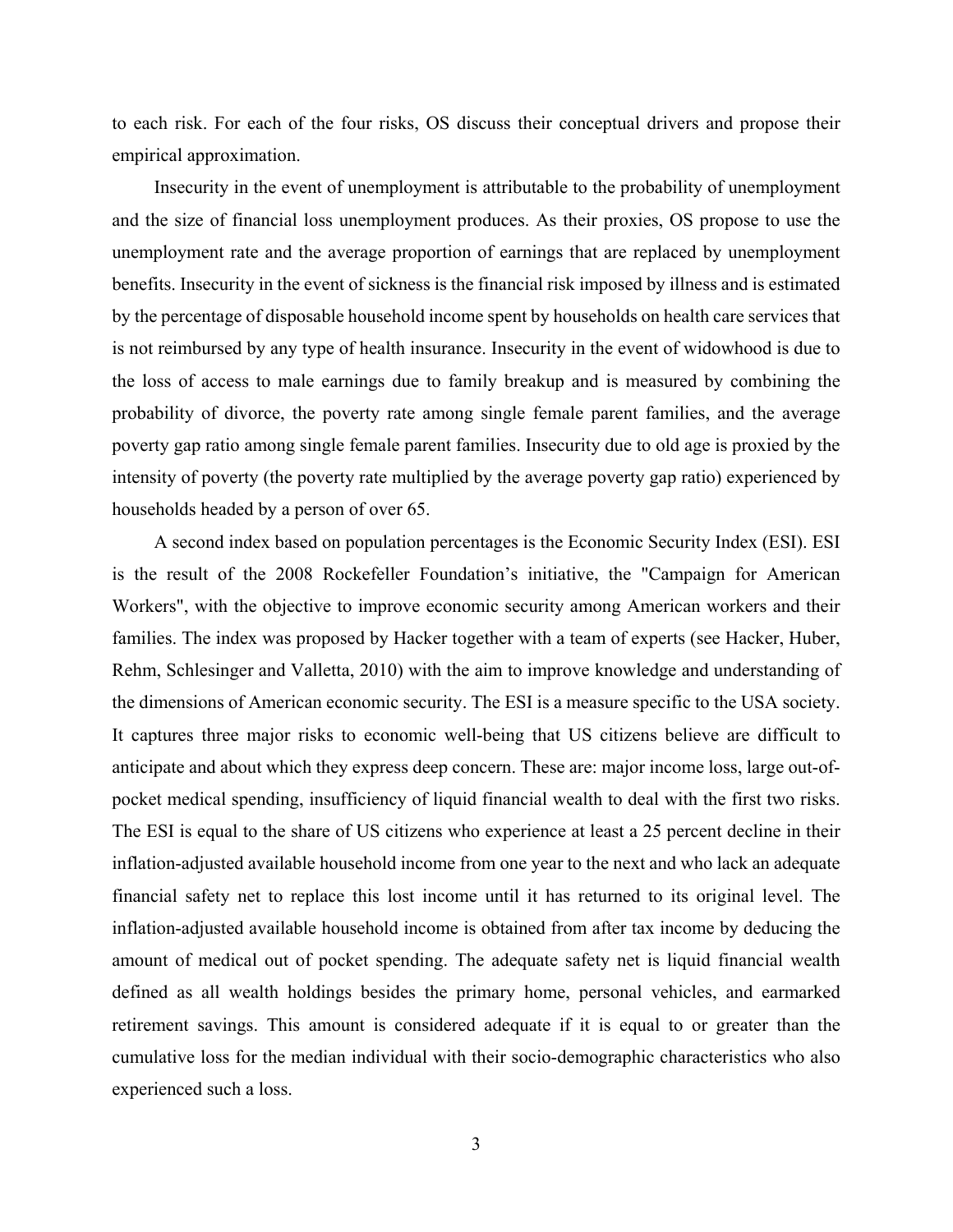Rohde at al. (2014) and Bossert and D'Ambrosio (2013, 2016) focus on individual measures of insecurity. The advantage of an individual insecurity index is that it allows to study the distribution of insecurity over the entire population and analyze changes over time. In addition, it allows us to identify covariates of the index so that the individuals most exposed to economic insecurity can be identified and their behaviour monitored. An aggregate measure is obtained in a second stage and it is generally chosen to be the (generalized) mean of the distribution.

Rohde at al. (2013) focus on volatility associated to declining incomes  $(x_t)$  as a source of insecurity. Using panel data, they propose to estimate a time series regression of the form  $x_t =$  $a + bt + e_t$  for each individual and only consider volatility for incomes that have lost ground relative to the individual's overall trend. As Obserg (2018) noticed, behind this measure is the assumption that a downward deviation from a descending trend is assumed equivalent to a downward deviation of the same size from an ascending trend – which could be questioned.

With Bossert (2013, 2016) we are interested in modelling how an individual is able to deal with economic changes that may lie ahead. Clearly, past gains and losses in resources determine the confidence an individual has today regarding his ability to get by in the future. The measure we characterize in 2016 has two basic properties. The first of these ensures that a gain (a loss, respectively) from the earliest period under consideration to the following period is associated with a lower level (a higher level, respectively) of insecurity when compared with a situation where no such change occurs. This requirement captures the importance of gains and losses in resources. As a second fundamental property, we demand that a gain (a loss, respectively) of a given magnitude reduces (increases, respectively) economic insecurity to a larger extent the closer to the present this gain (loss, respectively) occurs. This axiom ensures that more recent experiences carry a higher weight than those observed farther in the past. The measure we propose, together with other properties, is based on geometrically discounted resource differences, such as income differences:

$$
I^{T}(x) = l_{0} \sum_{\substack{t \in \{1, \ldots, T\}: \\ x_{t} > x_{t-1}}} \delta^{t-1} (x_{t} - x_{t-1}) + g_{0} \sum_{\substack{t \in \{1, \ldots, T\}: \\ x_{t} < x_{t-1}}} \delta^{t-1} (x_{t} - x_{t-1})
$$

where  $x = (x_T,...,x_0) \in \mathbb{R}_+$  (T) is the individual stream of income, where 0 is the current period and T is the past periods taken into consideration.  $l_0$  and  $g_0$  are respectively the weights assigned to income losses and gains and  $\delta$  imposes a higher weight to recent periods than those farther in the past.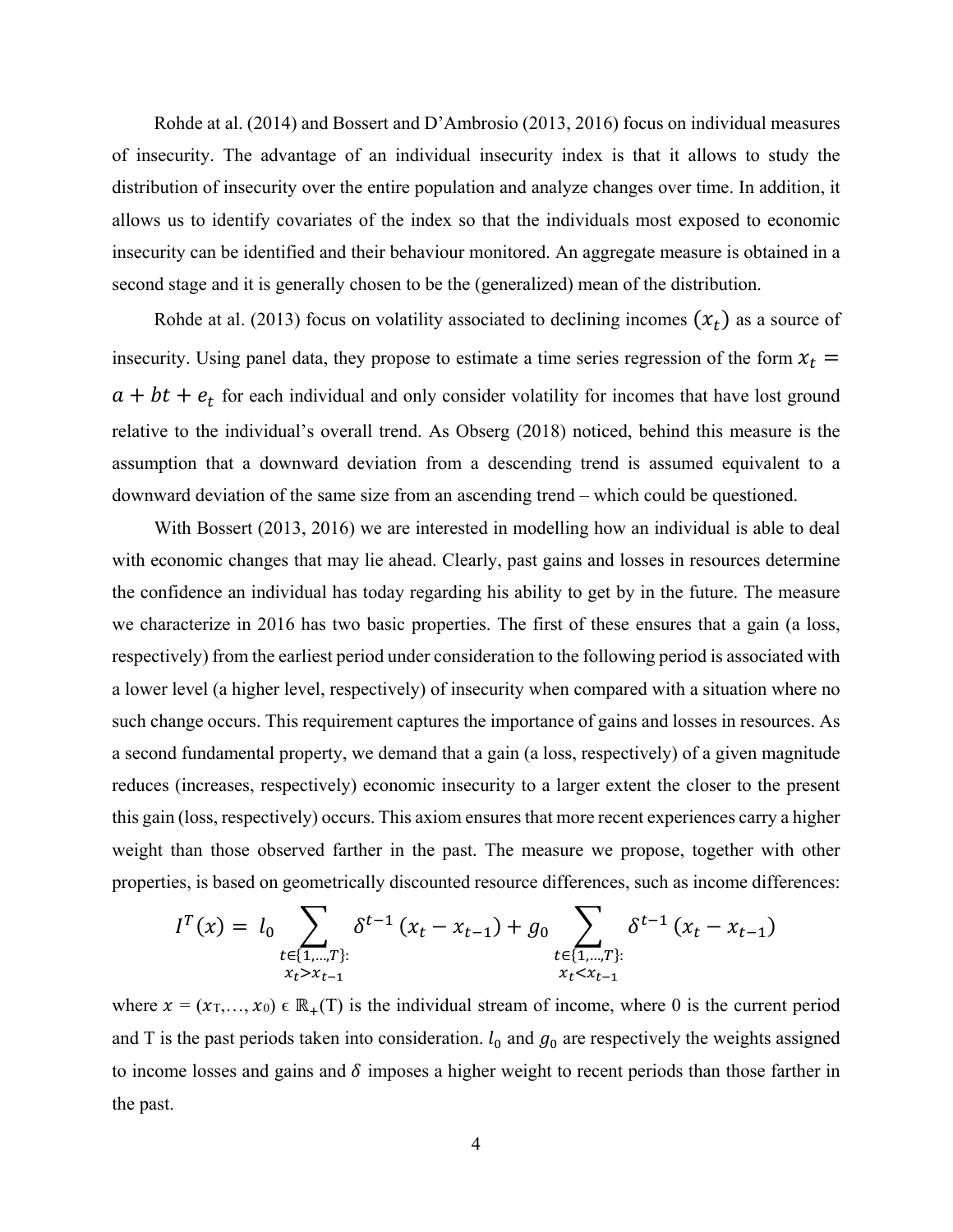According to this index, the income streams in the following figures are listed in decreasing order of insecurity:



Figure 2: The resource stream  $x^2 = (0, 1, 0, 0)$ . Figure 1: The resource stream  $x^1 = (0, 0, 1, 0)$ . Figure 3: The resource stream  $x^3 = (0, 0, 0, 0)$ .



Figure 4: The resource stream  $x^4 = (0, -1, 0, 0)$ . Figure 5: The resource stream  $x^5 = (0, 0, -1, 0)$ .

## **3. Insecurity and political preferences**

With Clark and Lepinteur (2018) we relate the measure of insecurity proposed with Bossert (2016) to political preferences in two of the longest-running large-scale panel datasets, the British BHPS and the German SOEP. We analyse the years 1991-2008 for the UK and 1985 (1992 for East)-2013 for Germany. We set  $l_0 = 1$ ,  $g_0 = 15/16$  and  $\delta = 0.9$ . We use the stream of annual household equivalized incomes over 5 years as empirical counterpart of  $x$ .

The questions on political preferences asked in the two surveys are the following: in BHPS respondents are first asked: "*Now I have a few questions about your views on politics. Generally speaking do you think of yourself as a supporter of any one political party?*", and "*Do you think of yourself as a little closer to one political party than to the others?*". If they reply "*Yes*" to one of these two questions, they are then asked to mention which political party they support. But if respondents say "*No*" to both questions, the interviewer asked: "*If there were to be a General Election tomorrow, which political party do you think you would be most likely to support?*". Our measure of political preference is based on the combination of the answers to these questions, and individuals are considered as having no political preferences if they reply "*No*" to the first two questions and "*None*" or "*Don't know*" to the hypothetical election question. We exclude individuals who answered "*Can't vote*". We then create a categorical political-preference variable,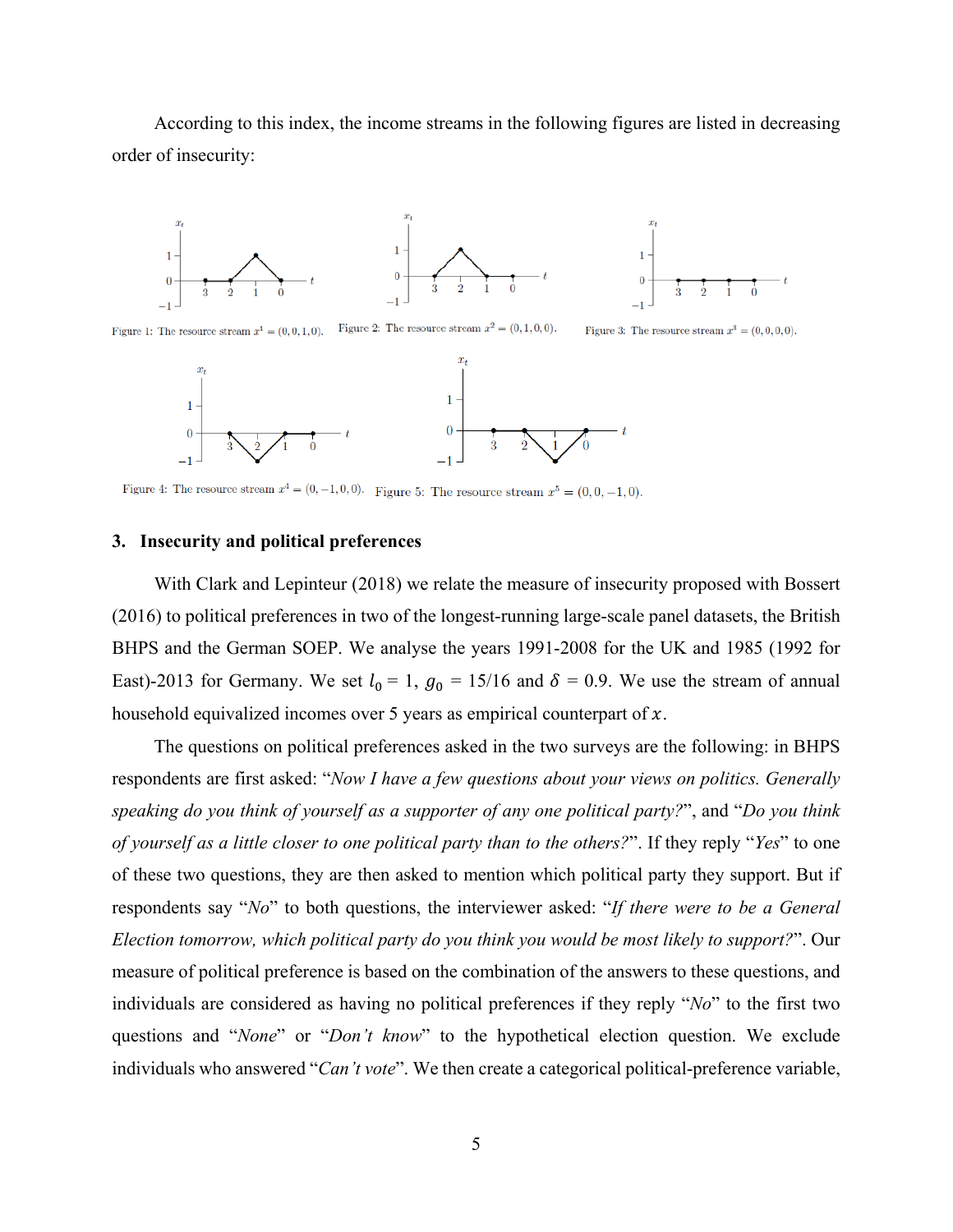Partyit, with the following categories: "*Conservative Party*", "*Liberal Party*", "*Labour Party*", "*Other Parties*" and "*No Political Preferences*".

In the SOEP respondents are asked "*Many people in Germany lean towards one party in the long term, even if they occasionally vote for another party. Do you lean towards a particular party?*". If respondents answered "*Yes*", they were then asked: "*Toward which party do you lean?*". Our political-preference variable in Germany has the following categories: "*CDU/CSU*", "*FDP*", "*SDP*", "*Other Parties*" and "*No Political Preferences*".

The general model of economic insecurity and political preferences we estimate with multinomial logit regressions is the following:

 $Party_{it+1} = \beta_1$  HHincome<sub>it</sub> +  $\beta_2$  Insecurity<sub>it</sub> +  $\beta_3 X_{it} + \lambda_t + \epsilon_{it}$  (1)

where *Party<sub>it+1</sub>* is the party supported by individual *i* at time  $t+1$ , *HHincome<sub>it</sub>* the equivalized annual household income of *i* at time *t* and *Insecurityit* the measure of economic insecurity of *i* at time *t*. We standardize both economic insecurity and equivalized household income in the regressions so that the estimated coefficients refer to a one standard-deviation change. The vector *Xit* includes a set of individual covariates (age, gender, years of education, marital status, employment status, dummies for past unemployment, homeownership, and region fixed effects) while  $\lambda_t$  controls for year fixed effects. Economic insecurity is calculated using information on household real equivalized income, as such we cluster the standard errors at this level.

|                                         | <b>BHPS</b> | <b>SOEP</b> |
|-----------------------------------------|-------------|-------------|
| <b>Standardized Economic Insecurity</b> | $0.017***$  | $0.019***$  |
|                                         | (0.004)     | (0.003)     |
| Standardized eq. HH income (log)        | $0.029***$  | $0.041***$  |
|                                         | (0.002)     | (0.004)     |
| Homeowner (dummy)                       | $0.021***$  | $0.028***$  |
|                                         | (0.005)     | (0.007)     |
| <i><b>Observations</b></i>              | 76003       | 197539      |
| Log Likelihood                          | $-43653$    | $-126312$   |

Table 1: Economic Insecurity and Probability of Supporting a Party: logit results

Notes: The figures are marginal effects. \*, \*\* and \*\*\* stand for  $p<0.1$ ,  $p<0.05$  and  $p<0.01$ .

We have two main findings. First, economic insecurity significantly increases the probability of supporting a political party (and so reduces abstention) both in both the UK and in Germany. Second, this rise in support is not equally shared out: economic insecurity produces greater support for Right-wing parties (the Conservatives in the UK and the CDU/CSU in Germany) and to a lower